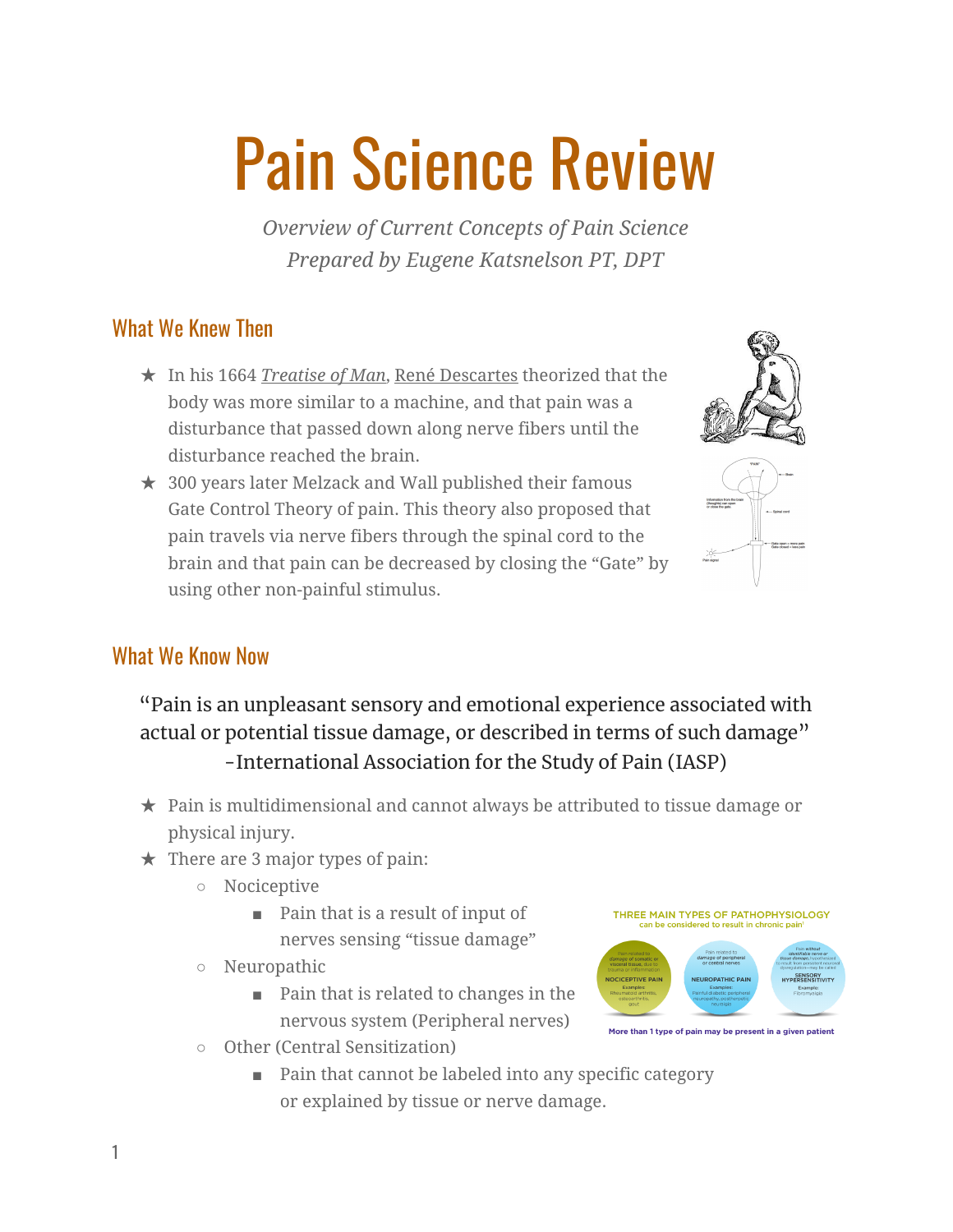# Biopsychosocial (BPS) Model of Pain

Due to its complex nature, pain requires a multidimensional treatment approach. The biopsychosocial model of patient care takes into consideration 3 factors that may be contributing to a person's current pain state.

- ★ Biological Factors
	- Physical factors that can be seen by examination or imaging such as Xray/MRI or Lab Tests.
- $\star$  Psychological Factors
	- Factors related to mental health such as coping skills or history of traumatic experiences.
- $\star$  Social Factors
	- Things like education level, socioeconomic status, and living environment.

#### Factors That May Increase Pain

- ★ Stress
- ★ Anxiety
- $\star$  Poor sleep habits
- ★ Poor diet
- $\star$  Poor coping skills
- $\star$  Poor understanding of the cause of pain.

#### Factors that May Decrease Pain

Social

peers family circumstances

Biology physical health genetic vulnerabilities<br>drug effects

Psychological

coping skills<br>social skills<br>family relationships<br>self - esteem<br>mental health

- ★ Exercise
- $\star$  Relaxation techniques
- $\star$  Participating in meaningful activities
- ★ Good understanding and knowledge about the cause of pain
- ★ Having a good support system

#### Influence of The Nocebo Effect

Nocebo effect is the opposite of the very popular Placebo effect. ..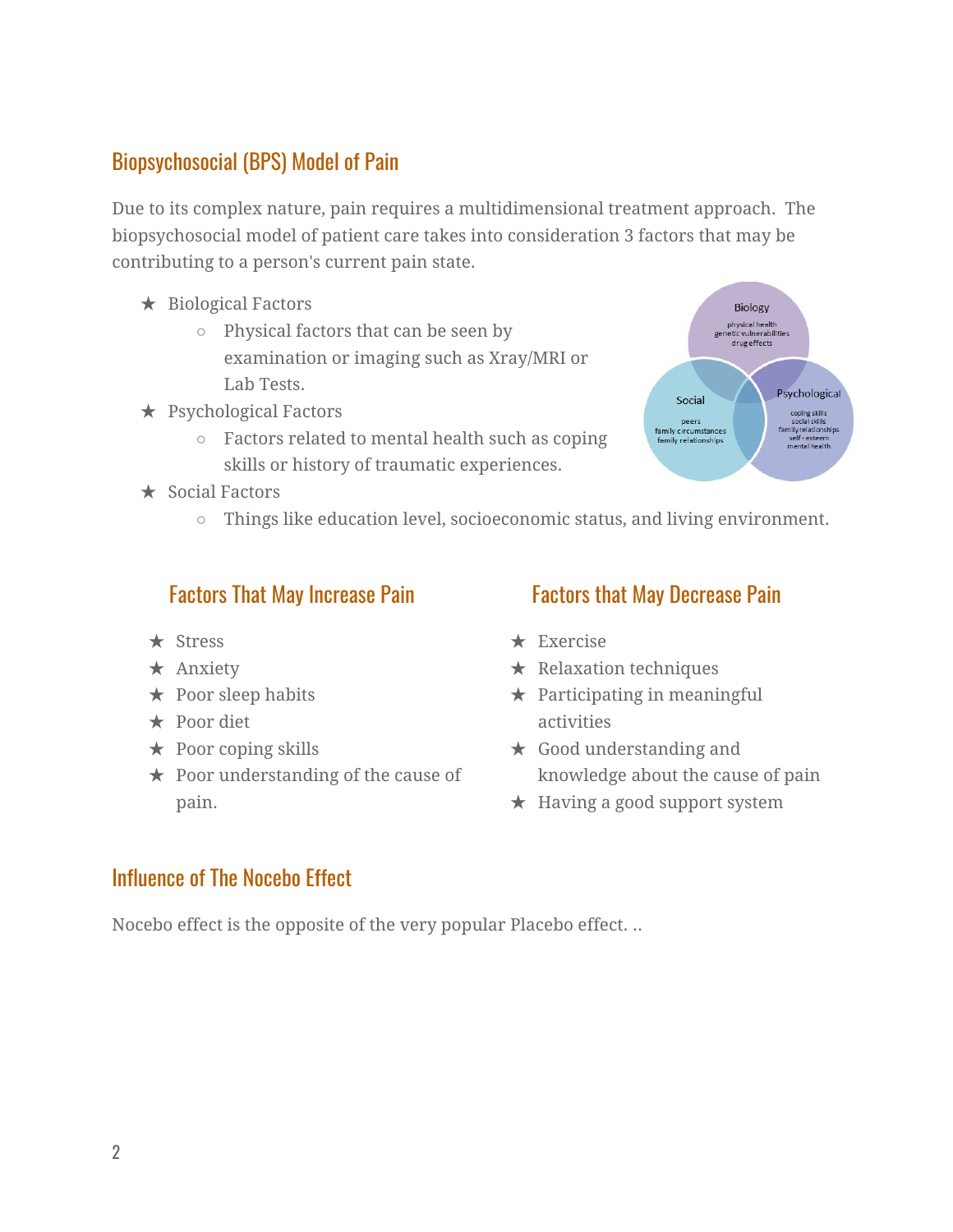# Possible Negative Effects of Prolonged Opioid Use on Pain

- ★ Tolerance The need to continually increase the dose of opioid medication with prolonged use.
- $\star$  Opioid Induced Hyperalgesia A phenomenon in which the patient may feel increased pain when using opioid medication.
- $\star$  Rebound Effect Tapering of medication can cause an increase in pain that is often worse than the original pain for which the medication was prescribed.
- $\star$  Risk of Dependency and Addiction.

# How Can a Physical Therapist Help Someone Dealing with Persistent Pain

- ★ Pain Neuroscience Education (PNE)
	- Knowledge is Power Understanding pain and its complexities can significantly help decrease the fear and anxiety that a patient may have due to pain. PNE simplifies the complex issue of pain through easier to understand metaphors, such as:
		- "Pain is an Alarm" Pain is your body telling you about danger signals much like an alarm. Just because a smoke alarm is going off doesn't always mean that there is a fire.
		- "Pain Does Not Equal Harm" Often, the amount of pain does not indicate the severity of injury.
		- "The Medicine Cabinet in the Brain" Many of the "feel good" medicines are already present in our brains so there is no need to take medications. These chemicals get released when we do things that make us feel good such as exercise, relaxation and spending time with loved ones.
		- "Resiliency" Educating about the resiliency of the human body and its amazing ability to heal and recover.
- ★ Thorough Assessment and Examination
	- Examination of the patient's primary complaints by learning their history and evaluating their movement system, while taking into consideration all other factors that may be contributing to their current problem.